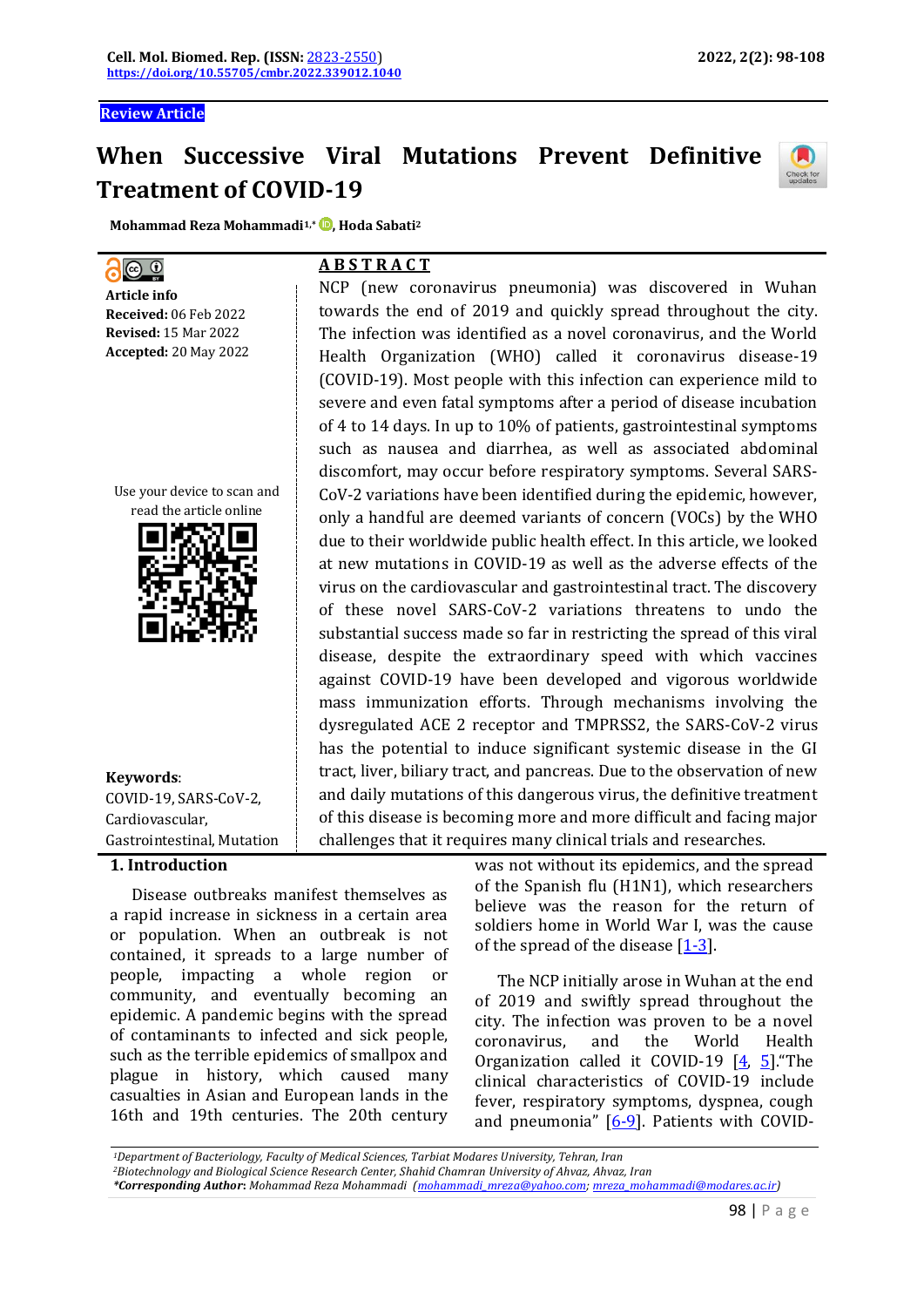19 produce thousands of drops per cubic centimeter of the virus during frequent dry coughing and sneezing. Aerosols and/or droplets are believed to be responsible for SARS-CoV-2 infection spreading to host bodies, so particle properties, aerodynamic behavior, and ability to overcome physiological barriers must be determined [10, 11]. After an incubation period of about 4 to 14 days, most people will develop symptoms, ranging from mild to severe or even fulminant disease [12-14]. Up to 10% of patients experience gastrointestinal symptoms (such as nausea and diarrhea) before experiencing respiratory symptoms [15]. "Some patients were reported to have an upper respiratory infection (URI), bilateral patchy opacity in the lung, decreased white blood cell or lymphocyte number, and increased ALT, AST, LDH, CK-MB, CRP, and ESR in these stages of infection". Acute respiratory distress syndrome (ARDS) and refractory hypoxemia are common in patients with severe pneumonia. An infection with nCoV2019 can lead to severe lung illness, respiratory failure, and organ damage. Dysfunction of the extrapulmonary systems, such as abnormal blood system and digestive systems, can increase the risk of sepsis and septic shock, leading to a significant increase in mortality. The results of the previous studies showed that the majority of patients (81%) were moderately ill, only a few patients had severe pneumonia, pulmonary edema, ARDS, or other organ damage, and the case fatality rate was  $2.3\%$   $[13, 16, 17]$ . While adapting to a new human host, SARS-CoV-2, like other RNA viruses, forms mutations over time and is prone to genetic evolution, leading to mutations that are different from the characteristics of its ancestral strains.

The WHO has classified only a few variants of SARS-CoV-2 as "new, of concern (VOC)" due to their impact on global public health. As of June 22, 2021, four SARS-CoV-2 VOCs have been detected since the beginning of the pandemic, as indicated by the latest WHO epidemiological report  $[18]$ :

• Alpha (B.1.1.7): An alarming variant was first observed in the United Kingdom (UK) in late December 2020.

- Beta (B.1.351): South Africa reported the first case in December 2020.
- Gamma (P.1): Early January 2021 was the first time it was reported in Brazil.
- Delta (B.1.617.2): The first report was in December 2020 in India [18].

Despite the rapid development of COVID-19 vaccines around the world, the discovery of new SARS-Cov-2 mutations poses a major threat to the failure of efforts to limit the pandemic. In this article, we looked at new mutations in COVID-19 as well as the adverse effects of the virus on the cardiovascular and gastrointestinal tract.

# **2. Various Types of Mutations in Sars-Cov-2**

In comparison to other single-stranded RNA viruses, human CoVs have a moderate to high mutation rate, with an average substitution rate of around 4-10 substitutions per site per year  $[19]$ . When two or more related viruses enter the same cell, recombination occurs, resulting in genetic alterations in the subviruses that might impact the host's function, virulence, immune evasion, and antiviral resistance. While "antigen shift" occurs in segmented viral genomes, such as the influenza virus genome, unsegmented viruses have certain "recombination" processes [20]. SARS-Co-V recombinant breakpoints are most commonly found in the gene encoding the S protein, encoding the receptor-binding region, and the gene for the accessory protein [21].

According to earlier studies on the interaction between the SARS-related CoV (SARSr-CoV) S protein and ACE2, certain amino acid modifications are required for the foreign S-protein to connect to the homologous receptor of the current host species  $[22-24]$ . Human CoVs are mostly transferred from human to human. However, it has been shown that "Middle East Respiratory Syndrome (MERS) caused by MERS-CoV" sometimes occurs with human-tohuman (animal-to-human) transmission. COVs are spread by direct contact with secretions, fomites, and respiratory droplets in humans [25]. The beta-CoV genus is further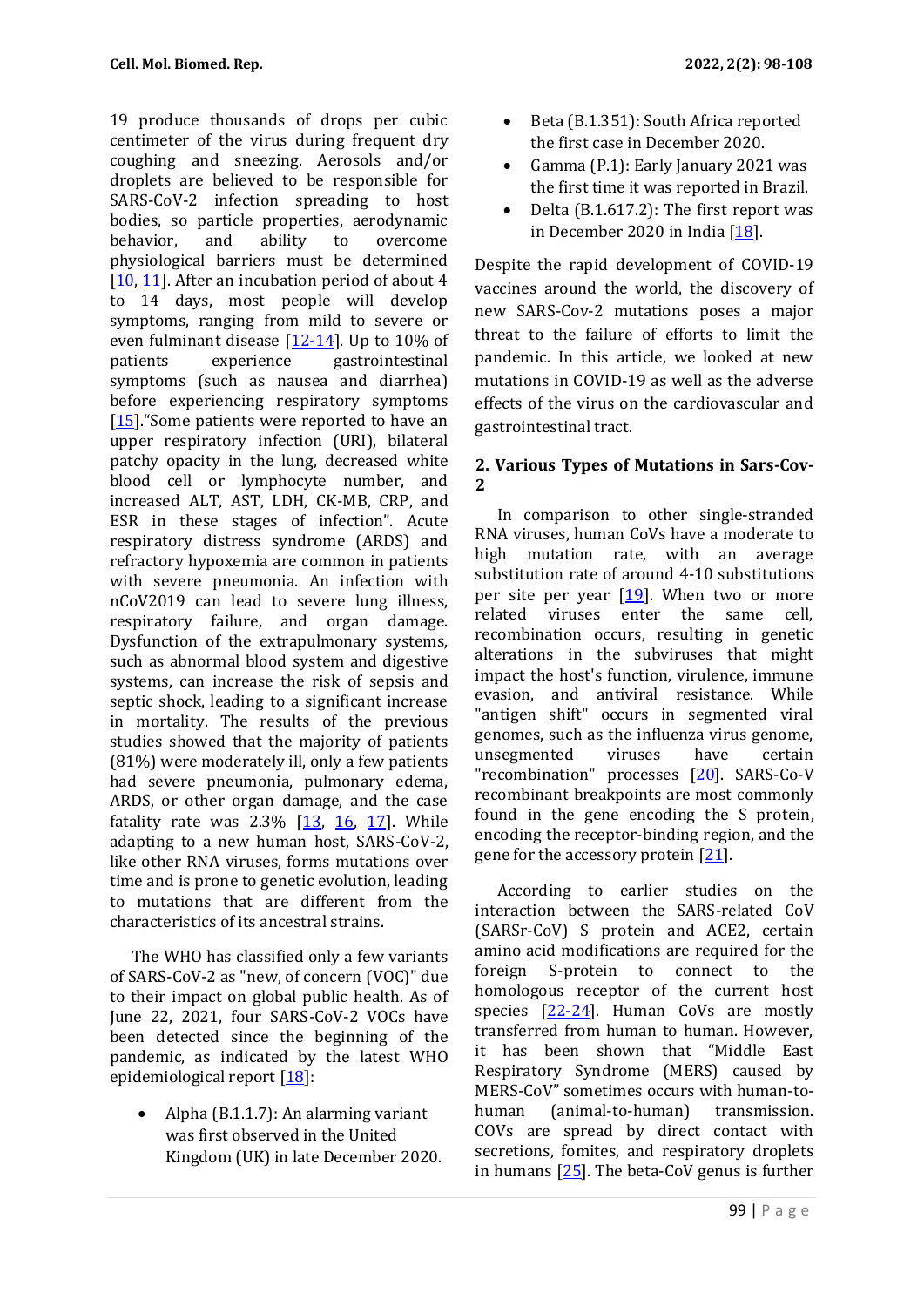subdivided into five lineages or subgenera  $[26]$ . Based on genomic analysis, the most likely gene sources for alpha-Covs and beta-Covs are bats and rodents, while delta-CoVs and gamma-Covs appear to be the source of bird species. CoVs are known to be the most common pathogens among the prevalence of emerging respiratory diseases. Camels, cows, cats, and bats are among the cases that can cause respiratory, gastrointestinal, and liver disorders by large members of these viruses. For very complex reasons, this viral family can cross species boundaries and can also infect humans with diseases ranging from the common cold to more severe infections such as MERS and SARS. Seven human CoVs (HCoVs) have so far been discovered as being capable of infecting humans. "Some of the HCoVs were identified in the mid-1960s, while others were only detected in the new millennium. In general, estimates suggest that 2% of the population are healthy carriers of a CoVs and that these viruses are responsible for about 5% to 10% of acute respiratory infections" [27].

# **2.1 Alpha (B.1.1.7 lineage)**

The B.1.1.7 lineage, also known as "Alpha variant or GRY (formerly GR/501Y.V1)", is a new SARS-CoV-2 variant of concern that was discovered in the UK in late December 2020 based on whole-genome sequencing of data from patients who tested positive for SARS-CoV-2 [28, 29]. Aside from genomic sequencing, type B.1.1.7 is frequently employed in a commercial approach that is defined by the PCR sample's lack of the S gene (target failure of the S gene, SGTF). The viral genome of Type B.1.1.7 has 17 mutations. Of these, eight mutations "deletion Δ69-70, deletion Δ144, N501Y, A570D, P681H, T716I, S982A, D1118H" is in the spike (S) protein. N501Y shows an increase in spike protein affinity for ACE2 receptors and increases viral binding and subsequent entry into host cells  $[30-32]$ . Due to its greater portability, it has spread rapidly around the world and has been reported in 160 countries since June 1, 2021. B.1.1.7 with the E484K mutation was recognized as the new VOC (VOC-202102/02) by Public Health England (PHE) in February 2021 and has subsequently been found in the United States. However, this species has not been found in the UK since March 2021,

although according to genetic data, it is spreading outside of the UK [33].

## **2.2 Beta (B.1.351 lineage)**

B.1.351, commonly known as Beta variation or GH501Y, is a SARS-CoV-2 mutation. In October 2020, V2 with numerous spike mutations was first found in South Africa, resulting in the second wave of COVID-19 infections [34]. Type B.1.351 contains nine mutations "L18F, D80A, D215G, R246I, K417N, E484K, N501Y, D614G, and A701V" in the spike protein, with three mutations "K417N, E484K, and N501Y" in RBD. and increased affinity for Sars-Cov-2 501Y.V2 (B.1.351 lineage) in the united states was reported at the end of January 2021  $[35]$ . This mutation has been related to a higher risk of transmission, as well as a reduced ability to be neutralized by "monoclonal antibodies", convalescent sera, and post-vaccination sera [36]. Because most people with SARS-CoV-2 produce only low to moderate titers, and larger titers occur primarily in seriously hospitalized patients, there is a dilemma among the unvaccinated community. The loss of recovery plasma neutralizing activity against B.1.351 varies from 11 to 33-fold [35- 39], whereas the loss of vaccination serum neutralizing activity varies from 3.4 to 8.5 fold. In addition, type B.1.351 was resistant to neutralization by a variety of NTDs and RBMspecific mAbs [35, 36, 40].

# **2.3 Gamma (P.1 lineage)**

The third worrying type, type P.1, The third worrying type, type P.1, was identified in December 2020 in Brazil and first in January 2021 in the United States and was identified as Gamma or Gr  $/$  501Y.V3  $[15]$ . Type "B.1.1.28 has ten mutations in spike protein (L18F, T20N, P26S, D138Y, R190S, H655Y, T1027I V1176, K417T, E484K, and N501Y). Three mutations (L18F, K417N, E484K) are located in RBD, similar to type B.1.351"  $[15]$ . It is important to note that this type can reduce neutralization with monoclonal antibody therapies, recovery serums, and post-vaccination sera [36].

## **2.4 Delta (B.1.617.2 lineage)**

B.1.617.2, commonly known as the delta type, was initially discovered in India in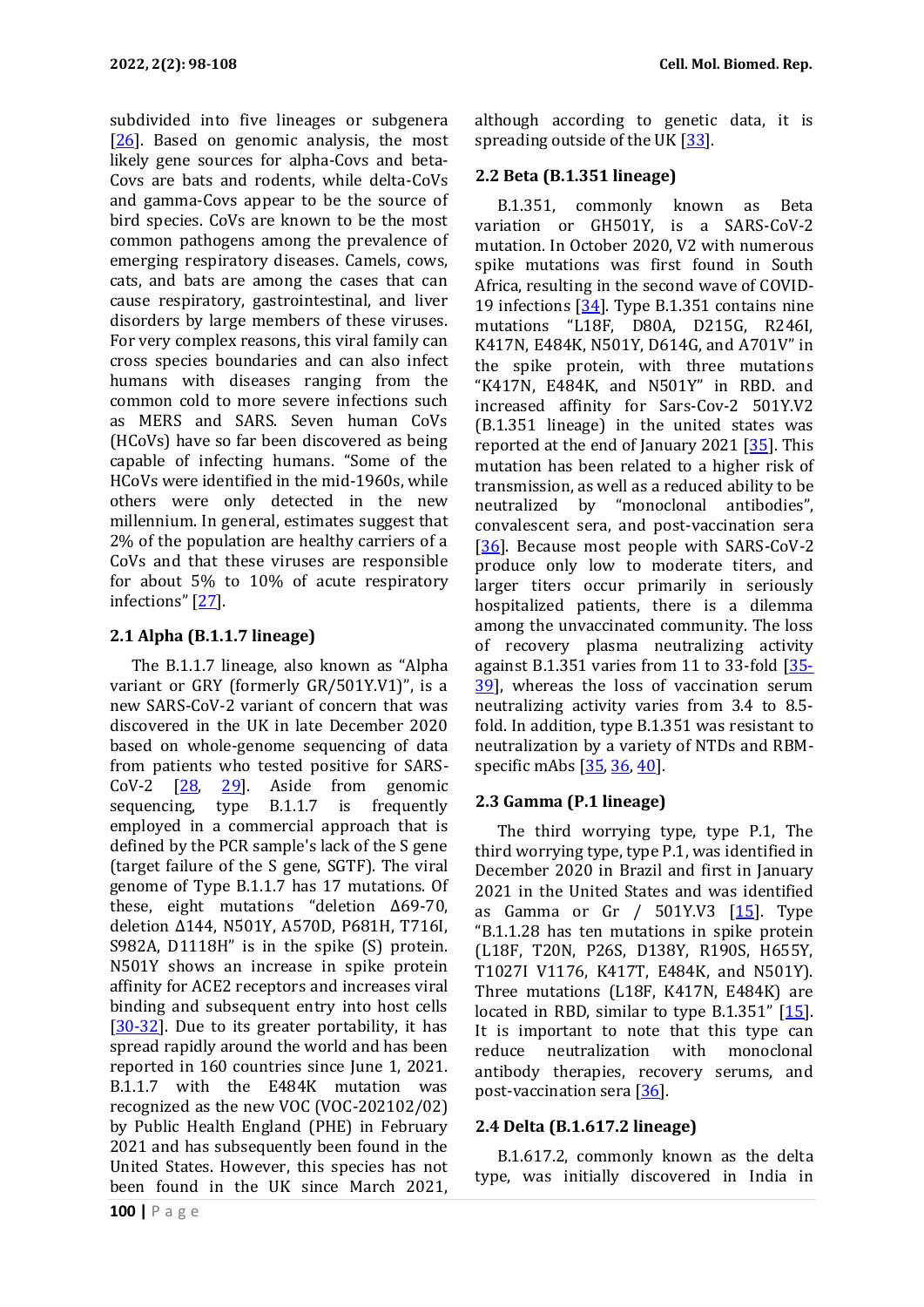December 2020 and was responsible for the second catastrophic wave of COVID-19 infections in India in April 2021. This species was first discovered in the United States in March 2021. Type "B.1.617.2 has ten mutations (T19R, (G142D), 156del, 157del, R158G, L452R, T478K, D614G, P681R, D950N)" in the spike. Protein  $[18]$ .

## **3. The Impact of SARS-CoV-2 on the Cardiovascular System**

Although the exact method through which COVID-19 affects the heart is unclear, it is most likely complicated. SARS-CoV-2 has been reported to cause direct cytotoxicity on the heart, resulting in myocarditis in myocardial cells. IL-6 and other proinflammatory cytokines can cause vascular inflammation, myocarditis, and cardiac arrhythmias [15]. Therefore, cardiac inflammation can lead to a sudden decrease in cardiac contractility, inotropic defects, increased filler pressures, and acute heart failure [41]. Myocarditis caused by SARS-CoV-2 has been defined as a severe acute ventricular illness with extensive myocardial edema [42]. Cases of myocarditis with fulminant development, pericarditis, pericardial effusion, and ultimate cardiac tamponade [42] should also be mentioned. Myocardial involvement can develop even if there are no signs of upper respiratory tract infection  $[43]$ . According to examinations performed by physicians in patients affected by SARS-Cov-2 infection, tachycardia, tachypnea, hypotension, and third heart sound have been observed. The ECG may indicate a substantial rise in troponin, BNP/NT-proBNP, and inflammatory activity, as well as widespread ST-segment elevation with a concave shape  $[43]$ . Transthoracic echocardiography can indicate diffuse hypokinesia with myocardial thickness and a decrease in left ventricular ejection fraction, whereas cardiac magnetic resonance imaging can reveal substantial interstitial edema [43]. All of these supplemental tests have substantial restrictions due to high SARS-CoV-2's infectious potential [44], necessitating their logistics. Inotropic support and diuretic medicine have been prescribed for "patients with clinical signs of tissue hypoperfusion and fluid overload" [43].

One of the worst prognostic indicators of COVID-19 is myocardial damage, which is directly linked to greater mortality. Therefore, it is necessary to perform a complete screening through troponin dose, ECG, and bedside echocardiography, due to its association with exacerbation of systemic inflammation, mainly in patients with more severe symptoms and critical infection [43, 45, 46].

One of the known cardiac manifestations of COVID-19 is an acute coronary syndrome (ACS), and studies have suggested that the release of proinflammatory cytokines may exacerbate severe coronary artery disease for several reasons, including increased coagulation in Covid-19. On the other hand, cardiomyopathy and related hemodynamic disorders may occur, which in turn reduce coronary blood flow and oxygen delivery, leading to microvascular instability, coronary plaque thrombosis, or worsening of previous severe coronary artery disease [42, 47-49]. Furthermore, there are few reports in the literature on cardiac arrhythmias in COVID-19 that have no known pathophysiological significance. The potential mechanism of SARS-CoV-2-induced viral myocarditis appears to be  $[50]$ . Myocardial inflammation (Figure 1) with severe necrosis can result in re-entry points in the electrical circuit, resulting in ventricular tachycardia and ventricular fibrillation. Because severe myocardial necrosis can cause re-entry points in the electrical circuit, leading to ventricular tachycardia and ventricular arrhythmias [51, 52], fulminant myocarditis associated with cardiogenic shock may be linked to the development of both ventricular and atrial arrhythmias.

#### **3.1 The Destructive Effect of COVID-19 on the Gastrointestinal Tract During Infection**

Early reports from China, all based on retrospective data, reported a prevalence of GI symptoms ranging from 11.4 to 50 percent in COVID-19 cases [53, 54]. The prevalence of GI symptoms was 17 percent in a meta-analysis of over 4,000 patients [55]. GI symptoms have been observed in 3 to 10% of adult patients and more frequently in children as an early symptom cluster of COVID-19 infection. Despite the prevalence of upper GI symptoms,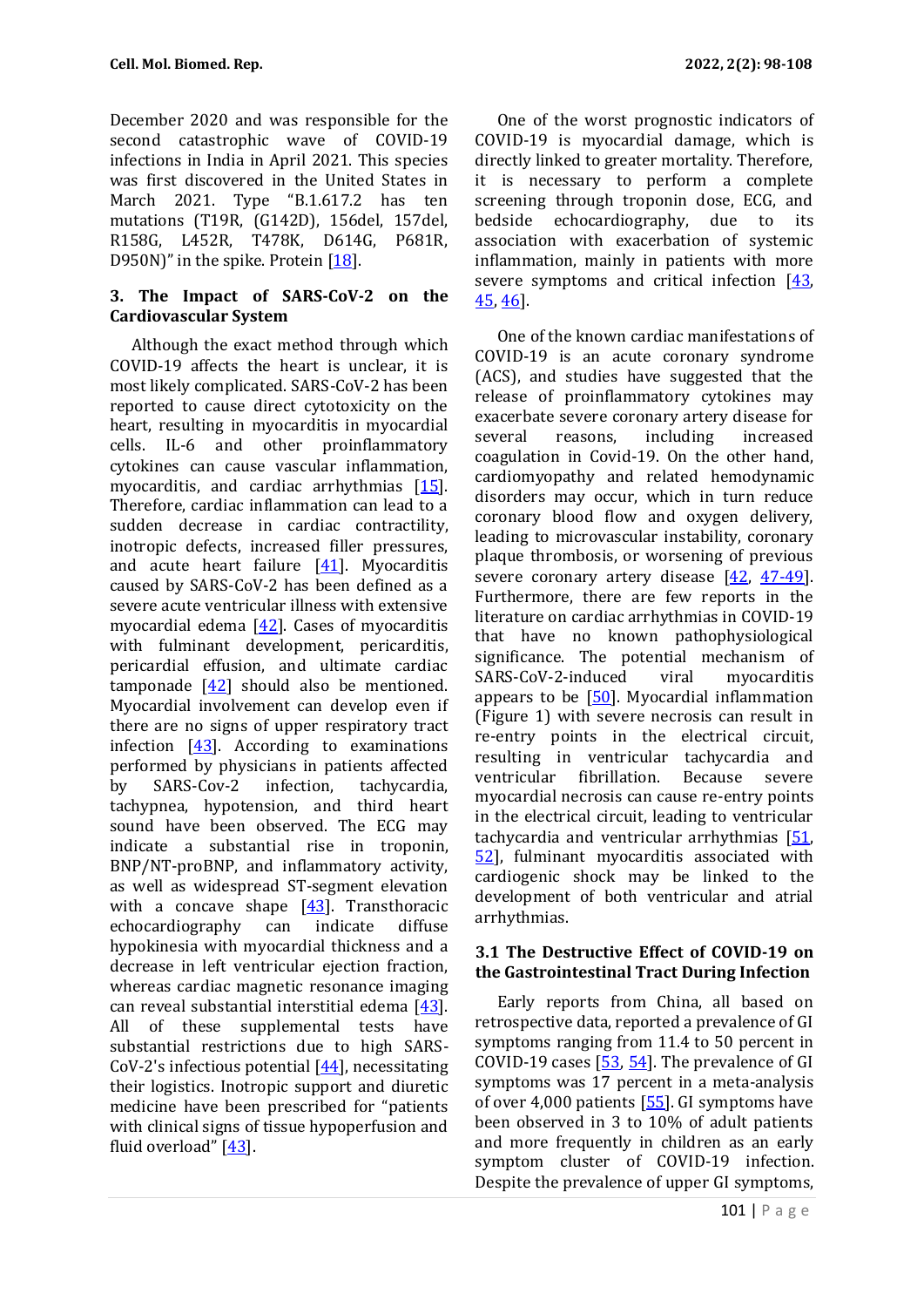the most common GI symptom in COVID-19 patients is acute diarrhea. As a result of the COVID-19 outbreak, GI symptoms have become a problem in clinical practice. Diarrhea is the most common gastrointestinal symptom associated with COVID-19, and it is usually mild. Before or during the onset of pulmonary symptoms, some individuals experience severe diarrhea with electrolyte abnormalities or bloody, inflammatory diarrhea (Figure. 1) [56, 57]. Gastrointestinal bleeding is one of the most prevalent grounds for emergency consultation. GI bleeding requiring the presence of a GI expert can occur in patients with COVID-19, as well as in those who are not infected with the virus, during the SARS-CoV-2 pandemic outbreak. In COVID-19 patients, GI bleeding is less common than other GI symptoms. GI bleeding was reported in two out of 15 studies in a recent review article of 2,023 COVID-19 cases [58], with a frequency of 4% in one study of 52 critically ill patients [59] and 13.7 percent in another study of 73 hospitalized patients [60].



**Fig. 1.** Description of injury and possible reactions of the body during infection with Covid-19 (especially in the gastrointestinal tract and cardiovascular system).

#### **4. Conclusion**

Through processes involving the dysregulated ACE 2 receptor and TMPRSS2, the SARS-CoV-2 virus has the potential to induce major systemic disease in the GI tract, liver, biliary tract, and pancreas  $[61]$ . Because endoscopic procedures are rarely used and patients are treated conservatively, GI bleeding in COVID-19 patients is less prevalent than one might think, and the source of the bleeding is typically unknown. There have been reports of herpetic-like lesions in the upper GI tract, as well as ischemic lesions ascribed to a hypercoagulability syndrome and thrombotic events in the colon [61]. In terms of cardiac complications, heart damage is a common complication in hospitalized patients, whether or not they have had a previous CV, and it has a strong link to in-hospital mortality and a poor developmental prognosis [41]. Due to the observation of new and daily mutations of this dangerous virus, the definitive treatment of this disease is becoming more and more difficult and facing major challenges that it requires many clinical trials and research.

#### **Abbreviations**

NCP: new coronavirus pneumonia; WHO: World Health Organization; COVID-19: coronavirus disease-19; VOC: variants of concern; ACE2: Angiotensin-converting enzyme 2; TMPRSS2: Transmembrane protease serine 2; GI tract: Gastrointestinal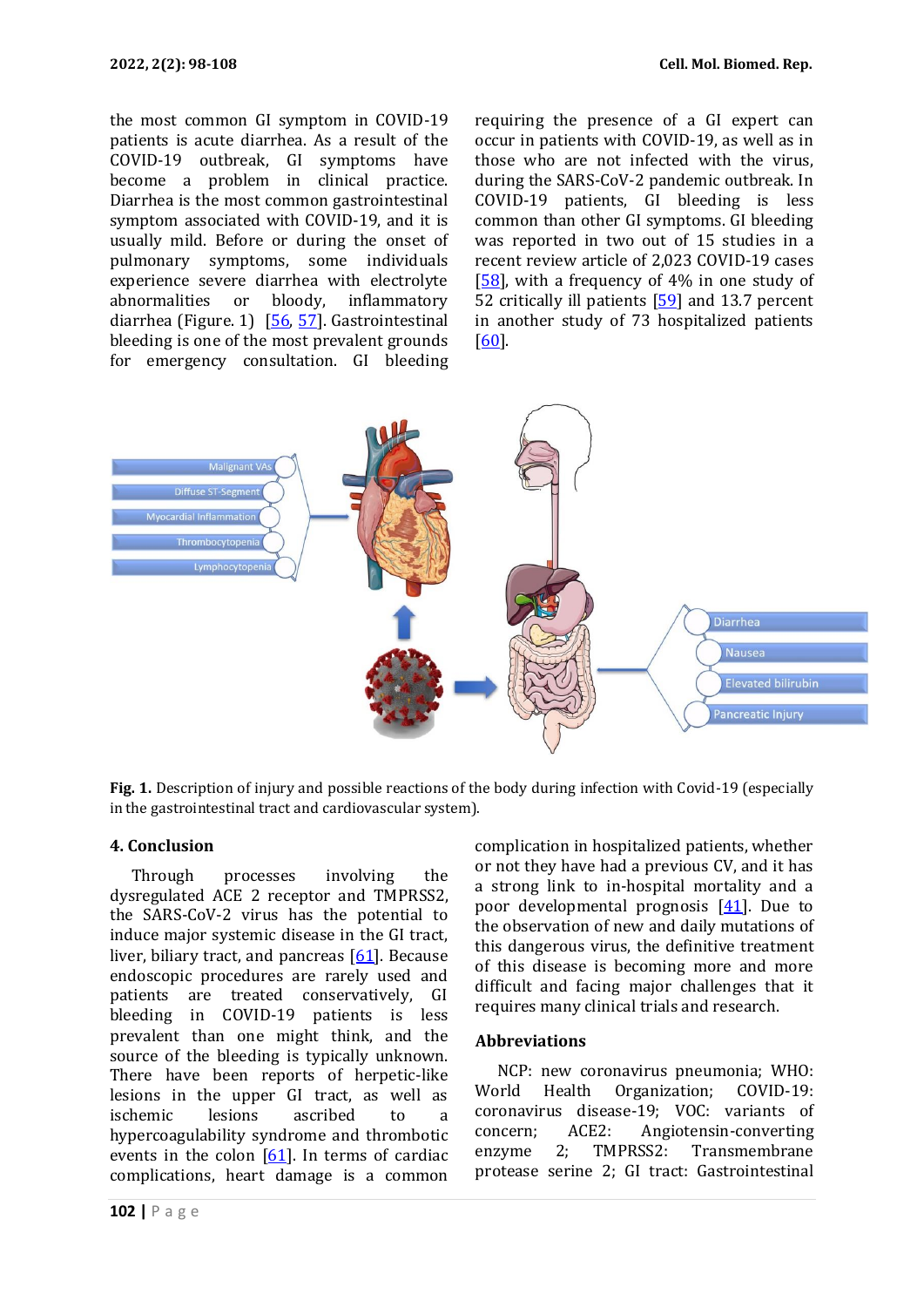tract; H1N1: influenza A virus subtype; URI: upper respiratory infection; ALT: Alanine transaminase; AST: aspartate aminotransferase; LDH: Lactate dehydrogenase; CK-MB: Creatine kinase-MB; CRP: C-Reactive Protein; ESR: Erythrocyte sedimentation rate; ARDS: Acute respiratory distress syndrome; HCoVs: Human Coronaviruses; RBD: Receptor-Binding Domain; NTDs: neglected tropical disease; ECG: electrocardiogram.

## **Conflict of Interests**

All authors declare no conflict of interest.

#### **Ethics approval and consent to participate**

No human or animals were used in the present research.

## **Consent for publications**

All authors read and approved the final manuscript for publication.

#### **Availability of data and material**

All the data are embedded in the manuscript.

## **Authors' Contribution**

All authors had an equal role in study design, work, statistical analysis and manuscript writing.

## **Informed Consent**

The authors declare not to use any patients in this research.

## **Funding/Support**

This work was supported by the Tarbiat Modares University.

## **Acknowledgment**

The authors would like to acknowledge funding from Tarbiat Modares University.

## **References**

- 1. Grennan D (2019) What is a Pandemic? Jama 321(9):910-910. doi[:https://dx.doi.org/10.1001/jama.2019.](https://dx.doi.org/10.1001/jama.2019.0700) [0700](https://dx.doi.org/10.1001/jama.2019.0700)
- 2. Erkoreka A (2009) Origins of the Spanish Influenza pandemic (1918–1920) and its relation to the First World War. Journal of

molecular and genetic medicine: an international journal of biomedical research 3(2):190-194. doi[:https://doi.org/10.4172%2F1747-](https://doi.org/10.4172%2F1747-0862.1000033) [0862.1000033](https://doi.org/10.4172%2F1747-0862.1000033)

- 3. Salian VS, Wright JA, Vedell PT, Nair S, Li C, Kandimalla M, Tang X, Carmona Porquera EM, Kalari KR, Kandimalla KK (2021) COVID-19 transmission, current treatment, and future therapeutic strategies. Molecular pharmaceutics 18(3):754-771. doi[:https://doi.org/10.1021/acs.molphar](https://doi.org/10.1021/acs.molpharmaceut.0c00608) [maceut.0c00608](https://doi.org/10.1021/acs.molpharmaceut.0c00608)
- 4. Ai J-W, Zhang H-C, Xu T, Wu J, Zhu M, Yu Y-Q, Zhang H-Y, Li Y, Zhou X, Shen Z (2020) Optimizing diagnostic strategy for novel coronavirus pneumonia, a multi-center study in Eastern China. MedRxiv). doi[:https://doi.org/10.1101/2020.02.13.2](https://doi.org/10.1101/2020.02.13.20022673) [0022673](https://doi.org/10.1101/2020.02.13.20022673)
- 5. Fazeli-Nasab B (2021) Biological Evaluation of Coronaviruses and the Study of Molecular Docking, Linalool, and Thymol as orf1ab Protein Inhibitors and the Role of SARS-CoV-2 Virus in Bioterrorism. journal of ilam university of medical sciences 28(6):77-96. doi[:https://doi.org/10.29252/sjimu.28.6.7](https://doi.org/10.29252/sjimu.28.6.77) [7](https://doi.org/10.29252/sjimu.28.6.77)
- 6. Lai C-C, Shih T-P, Ko W-C, Tang H-J, Hsueh P-R (2020) Severe acute respiratory syndrome coronavirus 2 (SARS-CoV-2) and coronavirus disease-2019 (COVID-19): The epidemic and the challenges. International journal of antimicrobial agents 55(3):105924.

doi[:https://doi.org/10.1016/j.ijantimicag.](https://doi.org/10.1016/j.ijantimicag.2020.105924) [2020.105924](https://doi.org/10.1016/j.ijantimicag.2020.105924)

- 7. Sohrabi C, Alsafi Z, O'neill N, Khan M, Kerwan A, Al-Jabir A, Iosifidis C, Agha R (2020) World Health Organization declares global emergency: A review of the 2019 novel coronavirus (COVID-19). International journal of surgery 76:71-76. doi[:https://doi.org/10.1016/j.ijsu.2020.02.](https://doi.org/10.1016/j.ijsu.2020.02.034) [034](https://doi.org/10.1016/j.ijsu.2020.02.034)
- 8. Wang D, Hu B, Hu C, Zhu F, Liu X, Zhang J, Wang B, Xiang H, Cheng Z, Xiong Y (2020) Clinical characteristics of 138 hospitalized patients with 2019 novel coronavirus– infected pneumonia in Wuhan, China. Jama 323(11):1061-1069. doi[:https://doi.org/10.1001/jama.2020.15](https://doi.org/10.1001/jama.2020.1585)

[85](https://doi.org/10.1001/jama.2020.1585)

103 | P a g e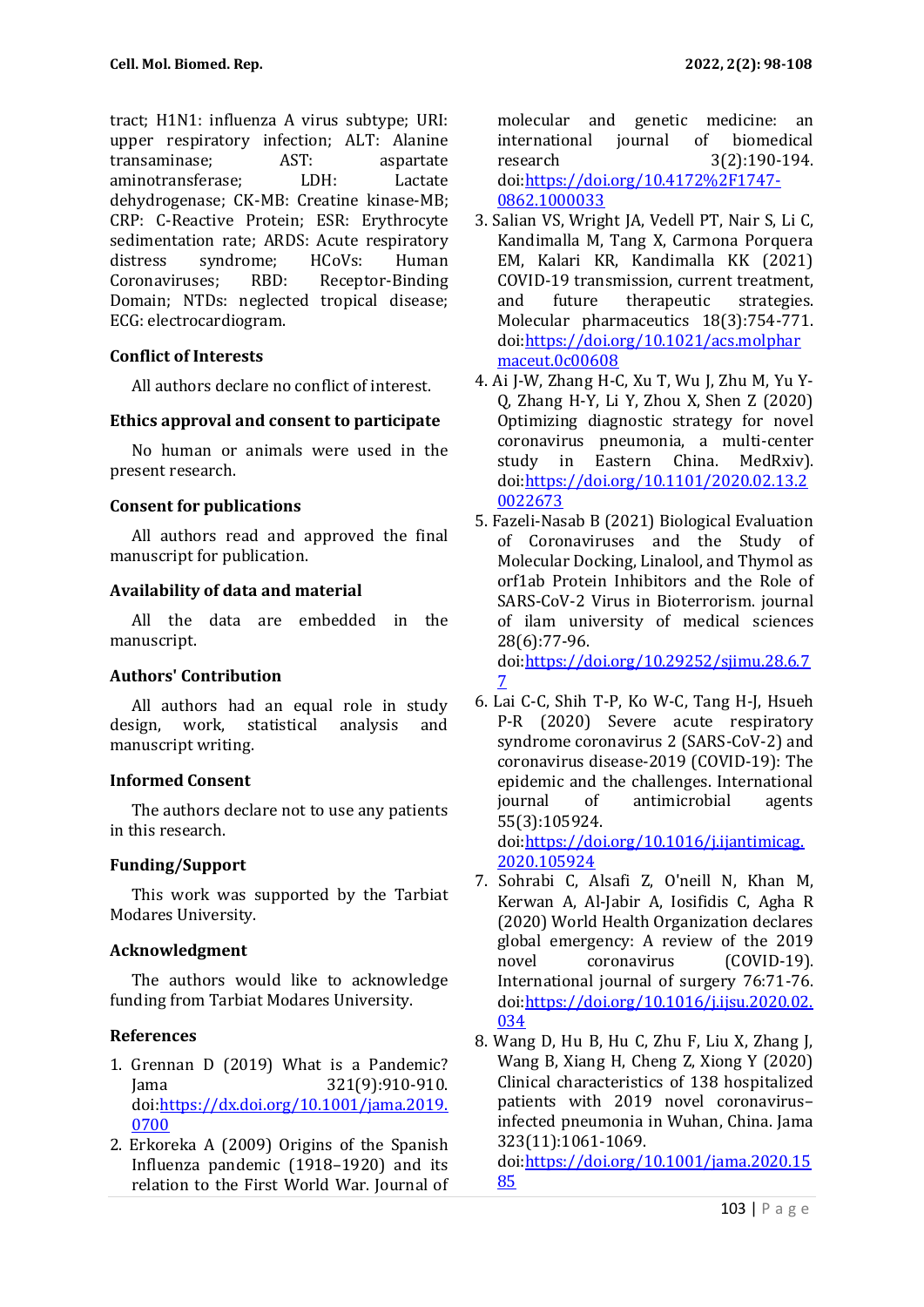- 9. Zhang J-j, Dong X, Cao Y-y, Yuan Y-d, Yang Yb, Yan Y-q, Akdis CA, Gao Y-d (2020) Clinical characteristics of 140 patients infected with SARS-CoV-2 in Wuhan, China. Allergy 75(7):1730-1741. doi[:https://doi.org/10.1111/all.14238](https://doi.org/10.1111/all.14238)
- 10. Jayaweera M, Perera H, Gunawardana B, Manatunge J (2020) Transmission of COVID-19 virus by droplets and aerosols: A critical review on the unresolved dichotomy. Environmental research 188:109819. doi[:https://doi.org/10.1016/j.envres.2020](https://doi.org/10.1016/j.envres.2020.109819)

[.109819](https://doi.org/10.1016/j.envres.2020.109819)

- 11. Rahbar-Karbasdehi E, Rahbar-Karbasdehi F (2021) Clinical challenges of stress cardiomyopathy during coronavirus 2019 epidemic. Cellular, Molecular and Biomedical Reports 1(2):88-90. doi[:https://doi.org/10.55705/cmbr.2021.](https://doi.org/10.55705/cmbr.2021.145790.1018) [145790.1018](https://doi.org/10.55705/cmbr.2021.145790.1018)
- 12. Li Q, Guan X, Wu P, Wang X, Zhou L, Tong Y, Ren R, Leung KS, Lau EH, Wong JY, Xing X, Xiang N, Wu Y, Li C, Chen Q, Li D, Liu T, Zhao J, Liu M, Tu W, Chen C, Jin L, Yang R, Wang Q, Zhou S, Wang R, Liu H, Luo Y, Liu Y, Shao G, Li H, Tao Z, Yang Y, Deng Z, Liu B, Ma Z, Zhang Y, Shi G, Lam TTY, Wu JT, Gao GF, Cowling BJ, Yang B, Leung GM, Feng Z (2020) Early transmission dynamics in Wuhan, China, of novel coronavirus– infected pneumonia. N Engl J Med 382:1199-1207.

doi[:https://doi.org/10.1056/NEJMoa2001](https://doi.org/10.1056/NEJMoa2001316) [316](https://doi.org/10.1056/NEJMoa2001316)

- 13. Guan W-j, Ni Z-y, Hu Y, Liang W-h, Ou C-q, He J-x, Liu L, Shan H, Lei C-l, Hui DS (2020) Clinical characteristics of coronavirus disease 2019 in China. N Engl J Med 382(18):1708-1720. doi[:https://doi.org/10.1056/NEJMoa2002](https://doi.org/10.1056/NEJMoa2002032) [032](https://doi.org/10.1056/NEJMoa2002032)
- 14. Lauer SA, Grantz KH, Bi Q, Jones FK, Zheng Q, Meredith HR, Azman AS, Reich NG, Lessler J (2020) The incubation period of coronavirus disease 2019 (COVID-19) from publicly reported confirmed cases: estimation and application. Annals of Internal Medicine 172(9):577-582. doi[:https://doi.org/10.7326/M20-0504](https://doi.org/10.7326/M20-0504)
- 15. Huang C, Wang Y, Li X, Ren L, Zhao J, Hu Y, Zhang L, Fan G, Xu J, Gu X (2020) Clinical features of patients infected with 2019 novel coronavirus in Wuhan, China. The

Lancet 395(10223):497-506. doi[:https://doi.org/10.1016/S0140-](https://doi.org/10.1016/S0140-6736(20)30183-5) [6736\(20\)30183-5](https://doi.org/10.1016/S0140-6736(20)30183-5)

- 16. Chan JF-W, Yuan S, Kok K-H, To KK-W, Chu H, Yang J, Xing F, Liu J, Yip CC-Y, Poon RW-S (2020) A familial cluster of pneumonia associated with the 2019 novel coronavirus indicating person-to-person transmission: a study of a family cluster. The Lancet 395(10223):514-523. doi[:https://doi.org/10.1016/S0140-](https://doi.org/10.1016/S0140-6736(20)30154-9) [6736\(20\)30154-9](https://doi.org/10.1016/S0140-6736(20)30154-9)
- 17. Zhou P, Yang X-L, Wang X-G, Hu B, Zhang L, Zhang W, Si H-R, Zhu Y, Li B, Huang C-L (2020) A pneumonia outbreak associated with a new coronavirus of probable bat origin. Nature 579(7798):270-273. doi[:https://doi.org/10.1038/s41586-020-](https://doi.org/10.1038/s41586-020-2012-7) [2012-7](https://doi.org/10.1038/s41586-020-2012-7)
- 18. Cascella M, Rajnik M, Aleem A, Dulebohn SC, Di Napoli R (2022) Features, evaluation, and treatment of coronavirus (COVID-19). Statpearls [internet]):Bookshelf ID: NBK554776. doi:PMID: 32150360
- 19. Su S, Wong G, Shi W, Liu J, Lai AC, Zhou J, Liu W, Bi Y, Gao GF (2016) Epidemiology, genetic recombination, and pathogenesis of coronaviruses. Trends in microbiology 24(6):490-502
- 20. Simon-Loriere E, Holmes EC (2011) Why do RNA viruses recombine? Nature reviews microbiology 9(8):617-626. doi[:https://doi.org/10.1038/nrmicro2614](https://doi.org/10.1038/nrmicro2614)
- 21. Cui J, Li F, Shi Z-L (2019) Origin and evolution of pathogenic coronaviruses. Nature reviews microbiology 17(3):181- 192. doi[:https://doi.org/10.1038/s41579-](https://doi.org/10.1038/s41579-018-0118-9) [018-0118-9](https://doi.org/10.1038/s41579-018-0118-9)
- 22. Holmes KV (2005) Adaptation of SARS coronavirus to humans. Science 309(5742):1822-1823. doi[:https://doi.org/10.1126/science.1118](https://doi.org/10.1126/science.1118817) [817](https://doi.org/10.1126/science.1118817)
- 23. Li F, Li W, Farzan M, Harrison SC (2005) Structure of SARS coronavirus spike receptor-binding domain complexed with receptor. Science 309(5742):1864-1868. doi[:https://doi.org/10.1126/science.1116](https://doi.org/10.1126/science.1116480) [480](https://doi.org/10.1126/science.1116480)
- 24. Song H-D, Tu C-C, Zhang G-W, Wang S-Y, Zheng K, Lei L-C, Chen Q-X, Gao Y-W, Zhou H-Q, Xiang H (2005) Cross-host evolution of severe acute respiratory syndrome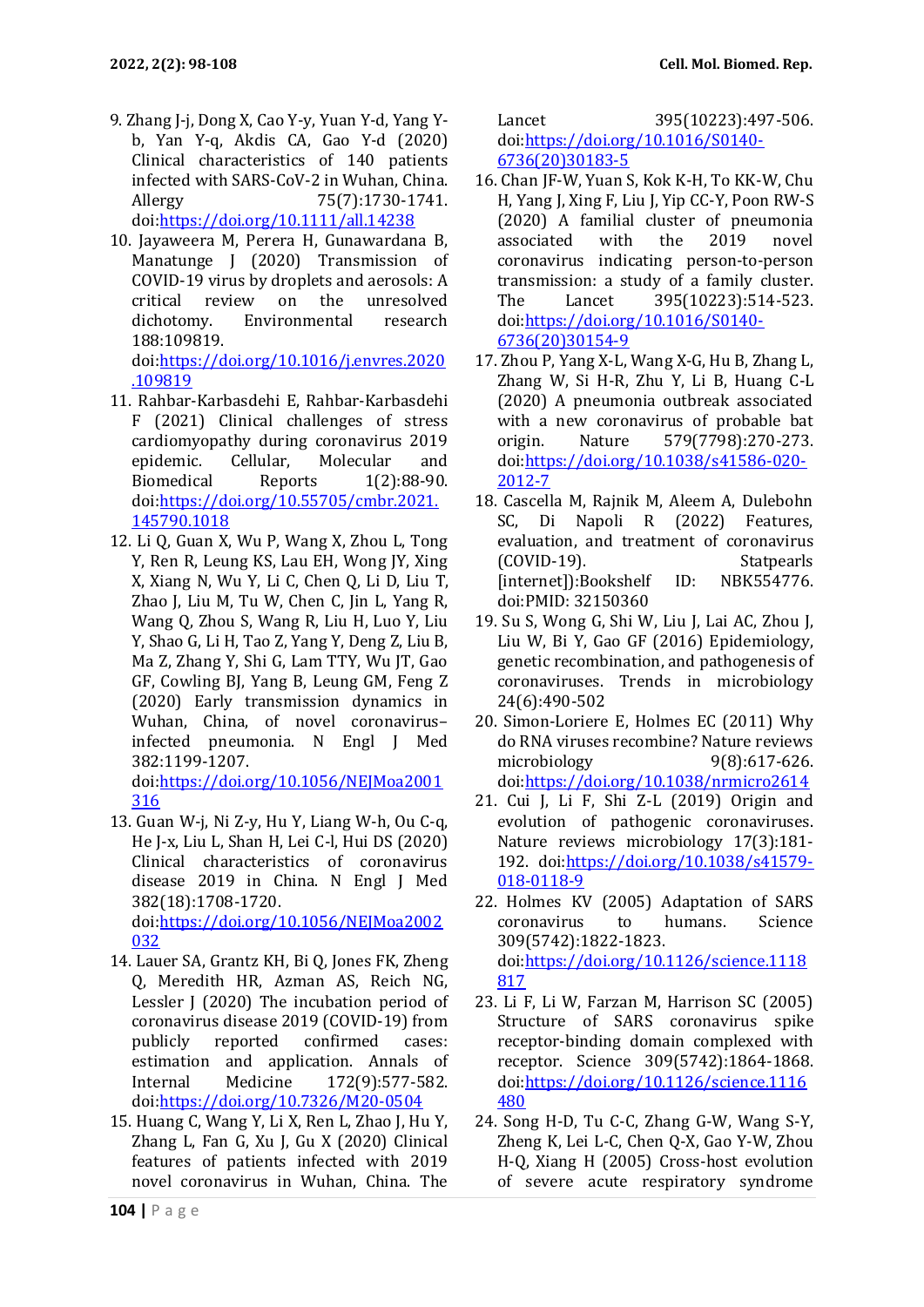coronavirus in palm civet and human. Proceedings of the National Academy of Sciences 102(7):2430-2435. doi[:https://doi.org/10.1073/pnas.040960](https://doi.org/10.1073/pnas.0409608102) [8102](https://doi.org/10.1073/pnas.0409608102)

25. Awadasseid A, Wu Y, Tanaka Y, Zhang W (2020) Initial success in the identification and management of the coronavirus disease 2019 (COVID-19) indicates humanto-human transmission in Wuhan, China. International journal of biological sciences 16(11):1846-1860.

doi[:https://doi.org/10.7150%2Fijbs.4501](https://doi.org/10.7150%2Fijbs.45018) [8](https://doi.org/10.7150%2Fijbs.45018)

- 26. Chan JF-W, To KK-W, Tse H, Jin D-Y, Yuen K-Y (2013) Interspecies transmission and emergence of novel viruses: lessons from bats and birds. Trends in microbiology 21(10):544-555. doi[:https://doi.org/10.1016/j.tim.2013.05.](https://doi.org/10.1016/j.tim.2013.05.005) [005](https://doi.org/10.1016/j.tim.2013.05.005)
- 27. Lei J, Kusov Y, Hilgenfeld R (2018) Nsp3 of coronaviruses: Structures and functions of a large multi-domain protein. Antiviral research 149:58-74. doi[:https://doi.org/10.1016/j.antiviral.20](https://doi.org/10.1016/j.antiviral.2017.11.001) [17.11.001](https://doi.org/10.1016/j.antiviral.2017.11.001)
- 28. Galloway SE, Paul P, MacCannell DR, Johansson MA, Brooks JT, MacNeil A, Slayton RB, Tong S, Silk BJ, Armstrong GL (2021) Emergence of SARS-CoV-2 b. 1.1. 7 lineage—united states, december 29, 2020–january 12, 2021. Morbidity and Mortality Weekly Report 70(3):95-99. doi[:https://doi.org/10.15585%2Fmmwr.m](https://doi.org/10.15585%2Fmmwr.mm7003e2) [m7003e2](https://doi.org/10.15585%2Fmmwr.mm7003e2)
- 29. Volz E, Mishra S, Chand M, Barrett JC, Johnson R, Geidelberg L, Hinsley WR, Laydon DJ, Dabrera G, O'Toole Á (2021) Assessing transmissibility of SARS-CoV-2 lineage B. 1.1. 7 in England. Nature 593(7858):266-269. doi[:https://doi.org/10.1038/s41586-021-](https://doi.org/10.1038/s41586-021-03470-x) [03470-x](https://doi.org/10.1038/s41586-021-03470-x)
- 30. Wu K, Werner AP, Moliva JI, Koch M, Choi A, Stewart-Jones GB, Bennett H, Boyoglu-Barnum S, Shi W, Graham BS (2021) mRNA-1273 vaccine induces neutralizing antibodies against spike mutants from global SARS-CoV-2 variants. bioRxiv 2021:PPR: PPR273546 doi[:https://doi.org/10.1101/2021.01.25.4](https://doi.org/10.1101/2021.01.25.427948) [27948](https://doi.org/10.1101/2021.01.25.427948)
- 31. Davies NG, Abbott S, Barnard RC, Jarvis CI, Kucharski AJ, Munday JD, Pearson CA, Russell TW, Tully DC, Washburne AD (2021) Estimated transmissibility and impact of SARS-CoV-2 lineage B. 1.1. 7 in England. Science 372(6538):eabg3055. doi[:https://doi.org/10.1126/science.abg3](https://doi.org/10.1126/science.abg3055) [055](https://doi.org/10.1126/science.abg3055)
- 32. Walensky RP, Walke HT, Fauci AS (2021) SARS-CoV-2 variants of concern in the United States—challenges and opportunities. Jama 325(11):1037-1038. doi[:https://doi.org/10.1001/jama.2021.22](https://doi.org/10.1001/jama.2021.2294) [94](https://doi.org/10.1001/jama.2021.2294)
- 33. Tegally H, Wilkinson E, Giovanetti M, Iranzadeh A, Fonseca V, Giandhari J, Doolabh D, Pillay S, San EJ, Msomi N (2020) Emergence and rapid spread of a new severe acute respiratory syndrome-related coronavirus 2 (SARS-CoV-2) lineage with multiple spike mutations in South Africa. MedRxiv 2020:Protocol reference number: BREC/00001510/00002020.

doi[:https://doi.org/10.1101/2020.12.21.2](https://doi.org/10.1101/2020.12.21.20248640) [0248640](https://doi.org/10.1101/2020.12.21.20248640)

- 34. Tegally H, Wilkinson E, Giovanetti M, Iranzadeh A, Fonseca V, Giandhari J, Doolabh D, Pillay S, San EJ, Msomi N (2021) Detection of a SARS-CoV-2 variant of concern in South Africa. Nature 592(7854):438-443. doi[:https://doi.org/10.1038/s41586-021-](https://doi.org/10.1038/s41586-021-03402-9) [03402-9](https://doi.org/10.1038/s41586-021-03402-9)
- 35. Wibmer CK, Ayres F, Hermanus T, Madzivhandila M, Kgagudi P, Oosthuysen B, Lambson BE, De Oliveira T, Vermeulen M, Van der Berg K (2021) SARS-CoV-2 501Y. V2 escapes neutralization by South African COVID-19 donor plasma. Nature medicine 27(4):622-625.

doi[:https://doi.org/10.1038/s41591-021-](https://doi.org/10.1038/s41591-021-01285-x) [01285-x](https://doi.org/10.1038/s41591-021-01285-x)

- 36. Wang P, Casner RG, Nair MS, Wang M, Yu J, Cerutti G, Liu L, Kwong PD, Huang Y, Shapiro L (2021) Increased resistance of SARS-CoV-2 variant P. 1 to antibody neutralization. Cell host & microbe 29(5):747-751. e744. doi[:https://doi.org/10.1016/j.chom.2021.](https://doi.org/10.1016/j.chom.2021.04.007) [04.007](https://doi.org/10.1016/j.chom.2021.04.007)
- 37. Zhou D, Dejnirattisai W, Supasa P, Liu C, Mentzer AJ, Ginn HM, Zhao Y, Duyvesteyn HM, Tuekprakhon A, Nutalai R (2021) Evidence of escape of SARS-CoV-2 variant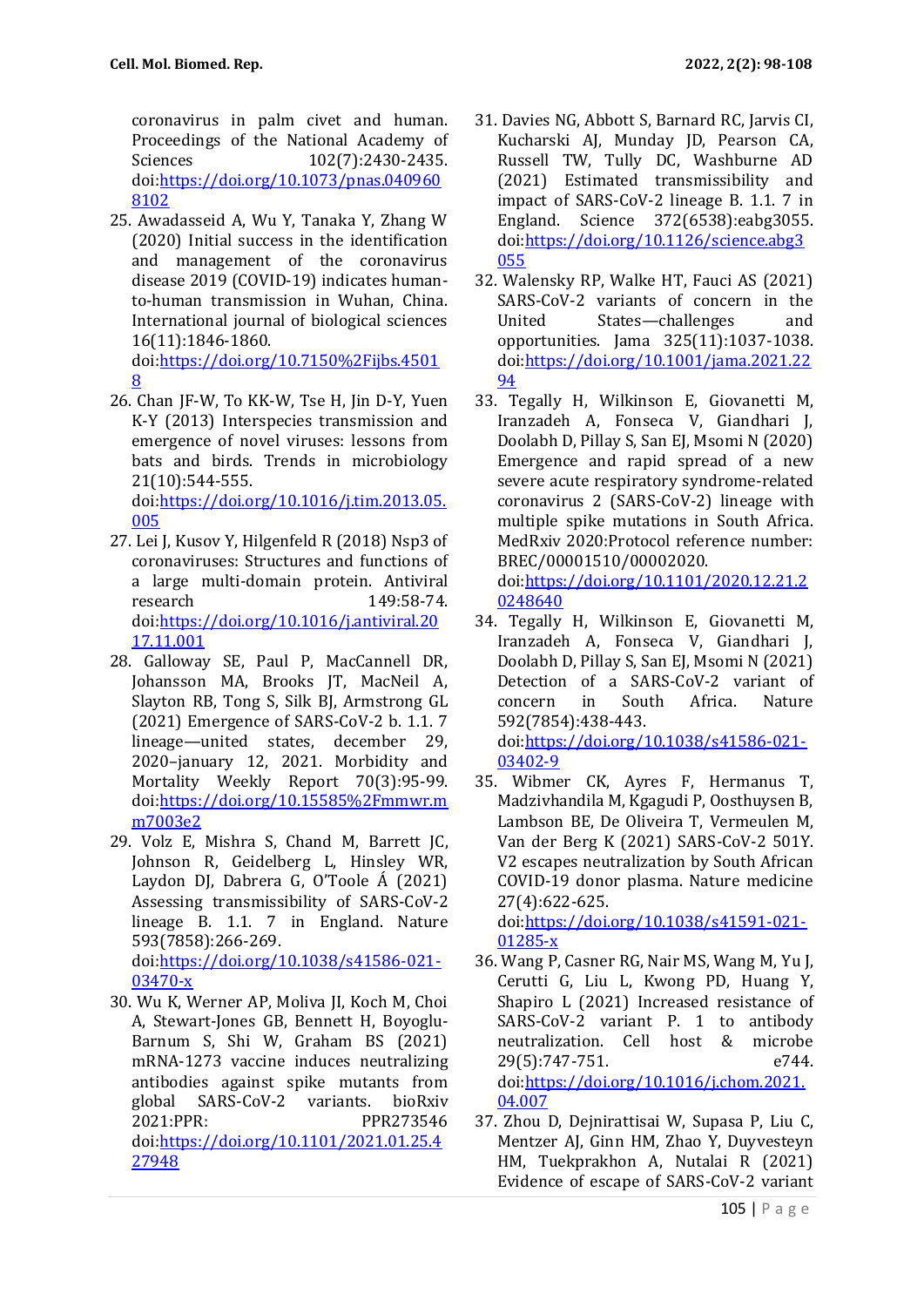B. 1.351 from natural and vaccine-induced sera. Cell 184(9):2348-2361. e2346. doi[:https://doi.org/10.1016/j.cell.2021.02.](https://doi.org/10.1016/j.cell.2021.02.037) [037](https://doi.org/10.1016/j.cell.2021.02.037)

- 38. Hu J, Peng P, Wang K, Fang L, Luo F-y, Jin A-s, Liu B-z, Tang N, Huang A-l (2021) Emerging SARS-CoV-2 variants reduce neutralization sensitivity to convalescent sera and monoclonal antibodies. Cellular & molecular immunology 18(4):1061-1063. doi[:https://doi.org/10.1038/s41423-021-](https://doi.org/10.1038/s41423-021-00648-1) [00648-1](https://doi.org/10.1038/s41423-021-00648-1)
- 39. Jangra S, Ye C, Rathnasinghe R, Stadlbauer D, Krammer F, Simon V, Martinez-Sobrido L, Garcia-Sastre A, Schotsaert M, Group PS (2021) The E484K mutation in the SARS-CoV-2 spike protein reduces but does not abolish neutralizing activity of human convalescent and post-vaccination sera. MedRxiv 2021:IRB-16-00791; IRB-00720- 03374.

doi[:https://doi.org/10.1101/2021.01.26.2](https://doi.org/10.1101/2021.01.26.21250543) [1250543](https://doi.org/10.1101/2021.01.26.21250543)

- 40. Li Q, Nie J, Wu J, Zhang L, Ding R, Wang H, Zhang Y, Li T, Liu S, Zhang M (2021) SARS-CoV-2 501Y. V2 variants lack higher infectivity but do have immune escape. Cell 184(9):2362-2371. e2369. doi[:https://doi.org/10.1016/j.cell.2021.02.](https://doi.org/10.1016/j.cell.2021.02.042) [042](https://doi.org/10.1016/j.cell.2021.02.042)
- 41. Azevedo RB, Botelho BG, Hollanda JVGd, Ferreira LVL, Junqueira de Andrade LZ, Oei SSML, Mello TdS, Muxfeldt ES (2021) Covid-19 and the cardiovascular system: a comprehensive review. Journal of human hypertension 35(1):4-11. doi[:https://doi.org/10.1038/s41371-020-](https://doi.org/10.1038/s41371-020-0387-4) [0387-4](https://doi.org/10.1038/s41371-020-0387-4)
- 42. Hua A, O'Gallagher K, Sado D, Byrne J (2020) Life-threatening cardiac tamponade complicating myo-pericarditis in COVID-19. European heart journal 2020:2130. doi[:https://doi.org/10.1093/eurheartj/eh](https://doi.org/10.1093/eurheartj/ehaa253) [aa253](https://doi.org/10.1093/eurheartj/ehaa253)
- 43. Inciardi RM, Lupi L, Zaccone G, Italia L, Raffo M, Tomasoni D, Cani DS, Cerini M, Farina D, Gavazzi E (2020) Cardiac involvement in a patient with coronavirus disease 2019 (COVID-19). JAMA cardiology 5(7):819-824.

doi[:https://doi.org/10.1001/jamacardio.2](https://doi.org/10.1001/jamacardio.2020.1096) [020.1096](https://doi.org/10.1001/jamacardio.2020.1096)

44. Clerkin KJ, Fried JA, Raikhelkar J, Sayer G, Griffin JM, Masoumi A, Jain SS, Burkhoff D, Kumaraiah D, Rabbani L (2020) COVID-19 and cardiovascular disease. Circulation 141(20):1648-1655.

doi[:https://doi.org/10.1161/CIRCULATIO](https://doi.org/10.1161/CIRCULATIONAHA.120.046941) [NAHA.120.046941](https://doi.org/10.1161/CIRCULATIONAHA.120.046941)

45. Shi S, Qin M, Shen B, Cai Y, Liu T, Yang F, Gong W, Liu X, Liang J, Zhao  $Q(2020)$ Association of cardiac injury with mortality in hospitalized patients with COVID-19 in Wuhan, China. JAMA cardiology 5(7):802- 810.

doi[:https://doi.org/10.1001/jamacardio.2](https://doi.org/10.1001/jamacardio.2020.0950) [020.0950](https://doi.org/10.1001/jamacardio.2020.0950)

- 46. Guo J, Huang Z, Lin L, Lv J (2020) Coronavirus disease 2019 (COVID‐19) and cardiovascular disease: a viewpoint on the potential influence of angiotensin‐converting enzyme inhibitors/angiotensin receptor blockers on onset and severity of severe acute respiratory syndrome coronavirus 2 infection. Journal of the American Heart Association 9(7):e016219. doi[:https://doi.org/10.1161/JAHA.120.01](https://doi.org/10.1161/JAHA.120.016219) [6219](https://doi.org/10.1161/JAHA.120.016219)
- 47. Liu H, Wei P, Zhang Q, Chen Z, Aviszus K, Downing W, Peterson S, Reynoso L, Downey GP, Frankel SK 501Y. V2 and 501Y. V3 variants of SARS-CoV-2 lose binding to Bamlanivimab in vitro. In: MAbs, 2021. vol 1. Taylor & Francis, p 1919285. doi[:https://doi.org/10.1080/19420862.20](https://doi.org/10.1080/19420862.2021.1919285) [21.1919285](https://doi.org/10.1080/19420862.2021.1919285)
- 48. Guo T, Fan Y, Chen M, Wu X, Zhang L, He T, Wang H, Wan J, Wang X, Lu Z (2020) Cardiovascular implications of fatal outcomes of patients with coronavirus disease 2019 (COVID-19). JAMA cardiology 5(7):811-818.

doi[:https://doi.org/10.1001/jamacardio.2](https://doi.org/10.1001/jamacardio.2020.1017) [020.1017](https://doi.org/10.1001/jamacardio.2020.1017)

- 49. Libby P, Loscalzo J, Ridker PM, Farkouh ME, Hsue PY, Fuster V, Hasan AA, Amar S (2018) Inflammation, immunity, and infection in atherothrombosis: JACC review topic of the week. Journal of the American College of cardiology 72(17):2071-2081. doi[:https://doi.org/10.1016/j.jacc.2018.08](https://doi.org/10.1016/j.jacc.2018.08.1043) [.1043](https://doi.org/10.1016/j.jacc.2018.08.1043)
- 50. Siripanthong B, Nazarian S, Muser D, Deo R, Santangeli P, Khanji MY, Cooper Jr LT, Chahal CAA (2020) Recognizing COVID-19– related myocarditis: The possible pathophysiology and proposed guideline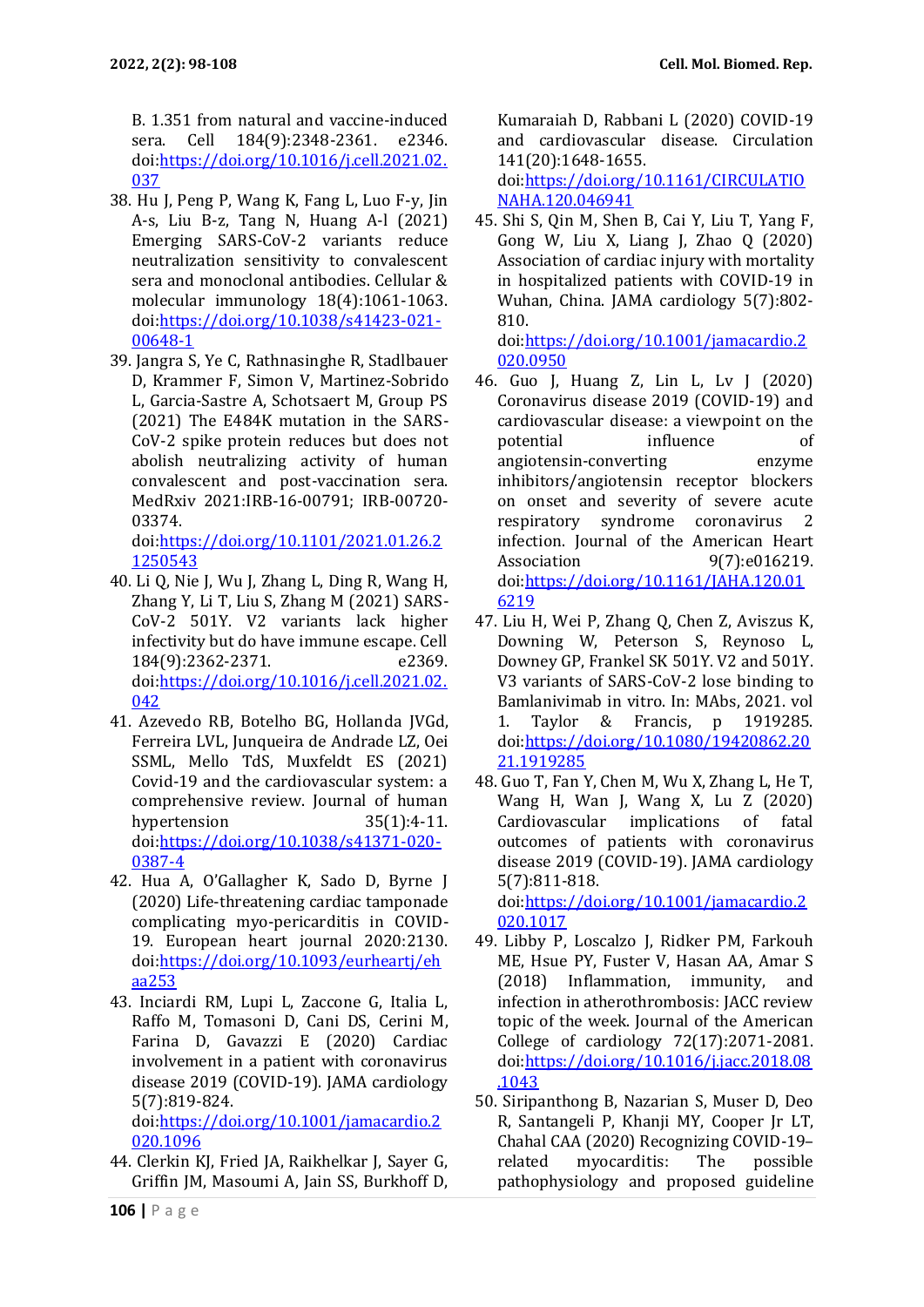for diagnosis and management. Heart rhythm 17(9):1463-1471. doi[:https://doi.org/10.1016/j.hrthm.2020.](https://doi.org/10.1016/j.hrthm.2020.05.001) [05.001](https://doi.org/10.1016/j.hrthm.2020.05.001)

51. Lakkireddy DR, Chung MK, Gopinathannair R, Patton KK, Gluckman TJ, Turagam M, Cheung J, Patel P, Sotomonte J, Lampert R (2020) Guidance for cardiac electrophysiology during the COVID-19 pandemic from the Heart Rhythm Society COVID-19 Task Force; electrophysiology section of the American College of Cardiology; and the Electrocardiography and Arrhythmias Committee of the Council on Clinical Cardiology, American Heart Association. Circulation 141(21):e823 e831.

doi[:https://doi.org/10.1161/CIRCULATIO](https://doi.org/10.1161/CIRCULATIONAHA.120.047063) [NAHA.120.047063](https://doi.org/10.1161/CIRCULATIONAHA.120.047063)

52. Wu C-I, Postema PG, Arbelo E, Behr ER, Bezzina CR, Napolitano C, Robyns T, Probst V, Schulze-Bahr E, Remme CA (2020) SARS-CoV-2, COVID-19, and inherited arrhythmia syndromes. Heart rhythm 17(9):1456-1462.

doi[:https://doi.org/10.1016/j.hrthm.2020.](https://doi.org/10.1016/j.hrthm.2020.03.024) [03.024](https://doi.org/10.1016/j.hrthm.2020.03.024)

- 53. Jin X, Lian J-S, Hu J-H, Gao J, Zheng L, Zhang Y-M, Hao S-R, Jia H-Y, Cai H, Zhang X-L, Yu G-D, Xu K-J, Wang X-Y, Gu J-Q, Zhang S-Y, Ye C-Y, Jin C-L, Lu Y-F, Yu X, Yu X-P, Huang J-R, Xu K-L, Ni Q, Yu C-B, Zhu B, Li Y-T, Liu J, Zhao H, Zhang X, Yu L, Guo Y-Z, Su J-W, Tao J-J, Lang G-J, Wu X-X, Wu W-R, Qv T-T, Xiang D-R, Yi P, Shi D, Chen Y, Ren Y, Qiu Y-Q, Li L-J, Sheng J, Yang Y (2020) Epidemiological, clinical and virological characteristics of 74 cases of coronavirusinfected disease 2019 (COVID-19) with gastrointestinal symptoms. Gut 69(6):1002-1009. doi[:http://dx.doi.org/10.1136/gutjnl-](http://dx.doi.org/10.1136/gutjnl-2020-320926)[2020-320926](http://dx.doi.org/10.1136/gutjnl-2020-320926)
- 54. Pan L, Mu M, Yang P, Sun Y, Wang R, Yan J, Li P, Hu B, Wang J, Hu C (2020) Clinical characteristics of COVID-19 patients with digestive symptoms in Hubei, China: a descriptive, cross-sectional, multicenter study. The American journal of gastroenterology 115:PMCID: PMC7172492; PMID: 32287140. doi[:https://doi.org/10.14309%2Fajg.0000](https://doi.org/10.14309%2Fajg.0000000000000620) [000000000620](https://doi.org/10.14309%2Fajg.0000000000000620)
- 55. Cheung KS, Hung IF, Chan PP, Lung K, Tso E, Liu R, Ng Y, Chu MY, Chung TW, Tam AR (2020) Gastrointestinal manifestations of SARS-CoV-2 infection and virus load in fecal samples from a Hong Kong cohort: systematic review and meta-analysis. Gastroenterology 159(1):81-95. doi[:https://doi.org/10.1053/j.gastro.2020.](https://doi.org/10.1053/j.gastro.2020.03.065) [03.065](https://doi.org/10.1053/j.gastro.2020.03.065)
- 56. Carvalho A, Alqusairi R, Adams A, Paul M, Kothari N, Peters S, DeBenedet AT (2020) SARS-CoV-2 gastrointestinal infection causing hemorrhagic colitis: implications for detection and transmission of COVID-19 disease. The American journal of gastroenterology 2020:PMCID: PMC7172485; PMID: 32496741. doi[:https://doi.org/10.14309%2Fajg.0000](https://doi.org/10.14309%2Fajg.0000000000000667) [000000000667](https://doi.org/10.14309%2Fajg.0000000000000667)
- 57. Ferrey AJ, Choi G, Hanna RM, Chang Y, Tantisattamo E, Ivaturi K, Park E, Nguyen L, Wang B, Tonthat S (2020) A case of novel coronavirus disease 19 in a chronic hemodialysis patient presenting with gastroenteritis and developing severe pulmonary disease. American journal of nephrology 51(5):337-342. doi[:https://doi.org/10.1159/000507417](https://doi.org/10.1159/000507417)
- 58. Tian Y, Rong L, Nian W, He Y (2020) gastrointestinal features in COVID‐19 and the possibility of faecal transmission. Alimentary pharmacology & therapeutics 51(9):843-851.

doi[:https://doi.org/10.1111/apt.15731](https://doi.org/10.1111/apt.15731)

- 59. Yang X, Yu Y, Xu J, Shu H, Liu H, Wu Y, Zhang L, Yu Z, Fang M, Yu T (2020) Clinical course and outcomes of critically ill patients with SARS-CoV-2 pneumonia in Wuhan, China: a single-centered, retrospective, observational study. The Lancet Respiratory Medicine 8(5):475-481. doi[:https://doi.org/10.1016/S2213-](https://doi.org/10.1016/S2213-2600(20)30079-5) [2600\(20\)30079-5](https://doi.org/10.1016/S2213-2600(20)30079-5)
- 60. Xiao F, Tang M, Zheng X, Liu Y, Li X, Shan H (2020) Evidence for gastrointestinal infection of SARS-CoV-2. Gastroenterology 158(6):1831-1833. e1833. doi[:https://doi.org/10.1053/j.gastro.2020.](https://doi.org/10.1053/j.gastro.2020.02.055) [02.055](https://doi.org/10.1053/j.gastro.2020.02.055)
- 61. Hunt RH, East JE, Lanas A, Malfertheiner P, Satsangi J, Scarpignato C, Webb GJ (2021) COVID-19 and gastrointestinal disease: implications for the gastroenterologist.